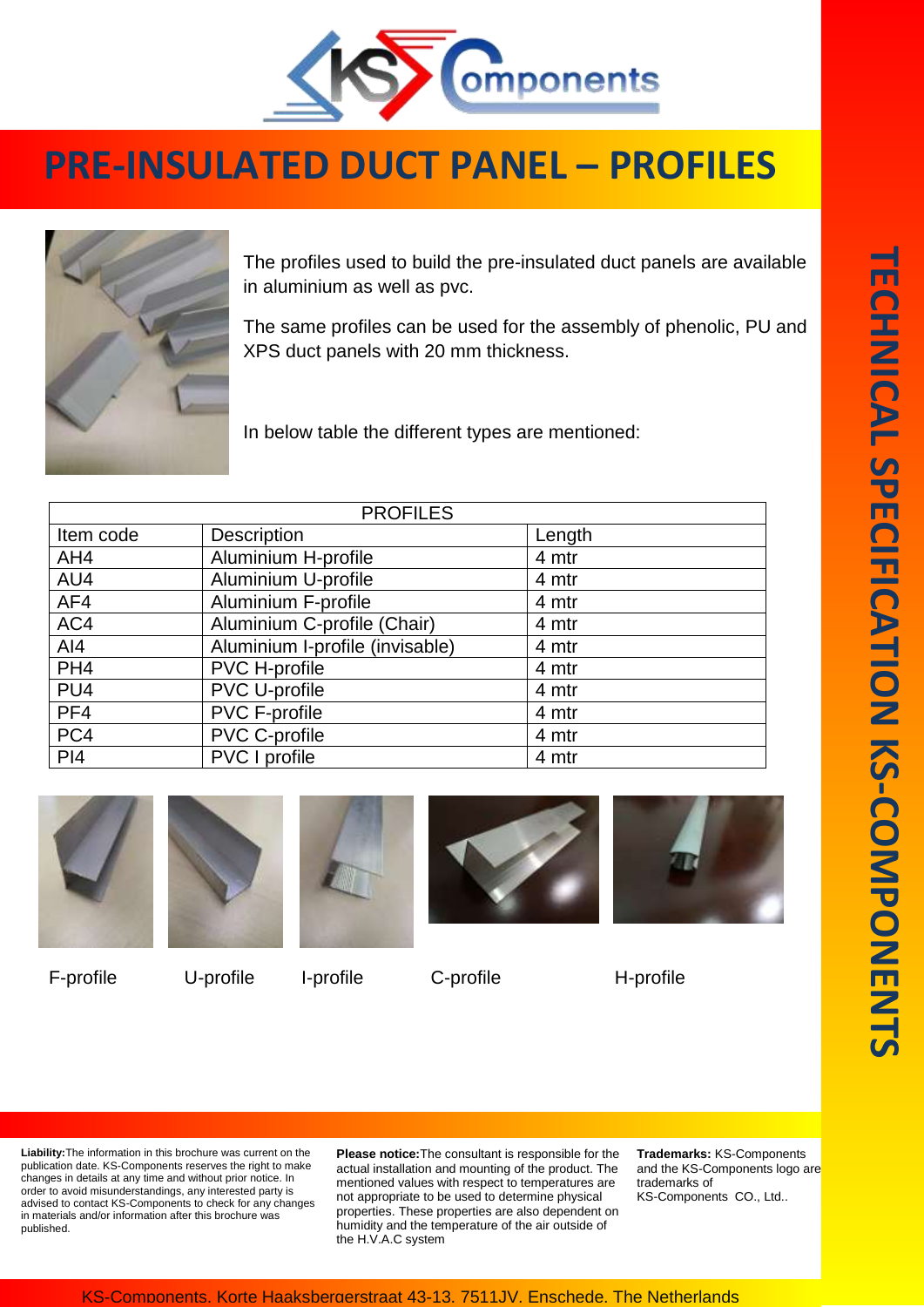

## **PRE-INSULATED DUCT PANEL – PROFILES**

| PROFILES ACCESORIES |                            |       |  |
|---------------------|----------------------------|-------|--|
|                     |                            |       |  |
| Item code           | <b>Description</b>         | Unit  |  |
| <b>ACP</b>          | Aluminium 90° corner piece | pce   |  |
| <b>ARP</b>          | Aluminium round plate      | pce   |  |
| <b>ACCP</b>         | Aluminium corner cover cap | 4 mtr |  |
| <b>ARB</b>          | Aluminium Round bar        | 4 mtr |  |
| <b>PCP</b>          | PVC 90° corner piece       | pce   |  |
| <b>PCCP</b>         | PVC corner cover cap       | pce   |  |



If ventilation channels are built with a large dimension (>1000x1000mm) we advise to strengthen the channel buy placing an ARB witn 2 pcs ARP (one on each site to be fastened with a screw) on each linear meter of the channel.



**Liability:**The information in this brochure was current on the publication date. KS-Components reserves the right to make changes in details at any time and without prior notice. In order to avoid misunderstandings, any interested party is advised to contact KS-Components to check for any changes in materials and/or information after this brochure was published.

**Please notice:**The consultant is responsible for the actual installation and mounting of the product. The mentioned values with respect to temperatures are not appropriate to be used to determine physical properties. These properties are also dependent on humidity and the temperature of the air outside of the H.V.A.C system

**Trademarks:** KS-Components and the KS-Components logo are trademarks of KS-Components CO., Ltd..